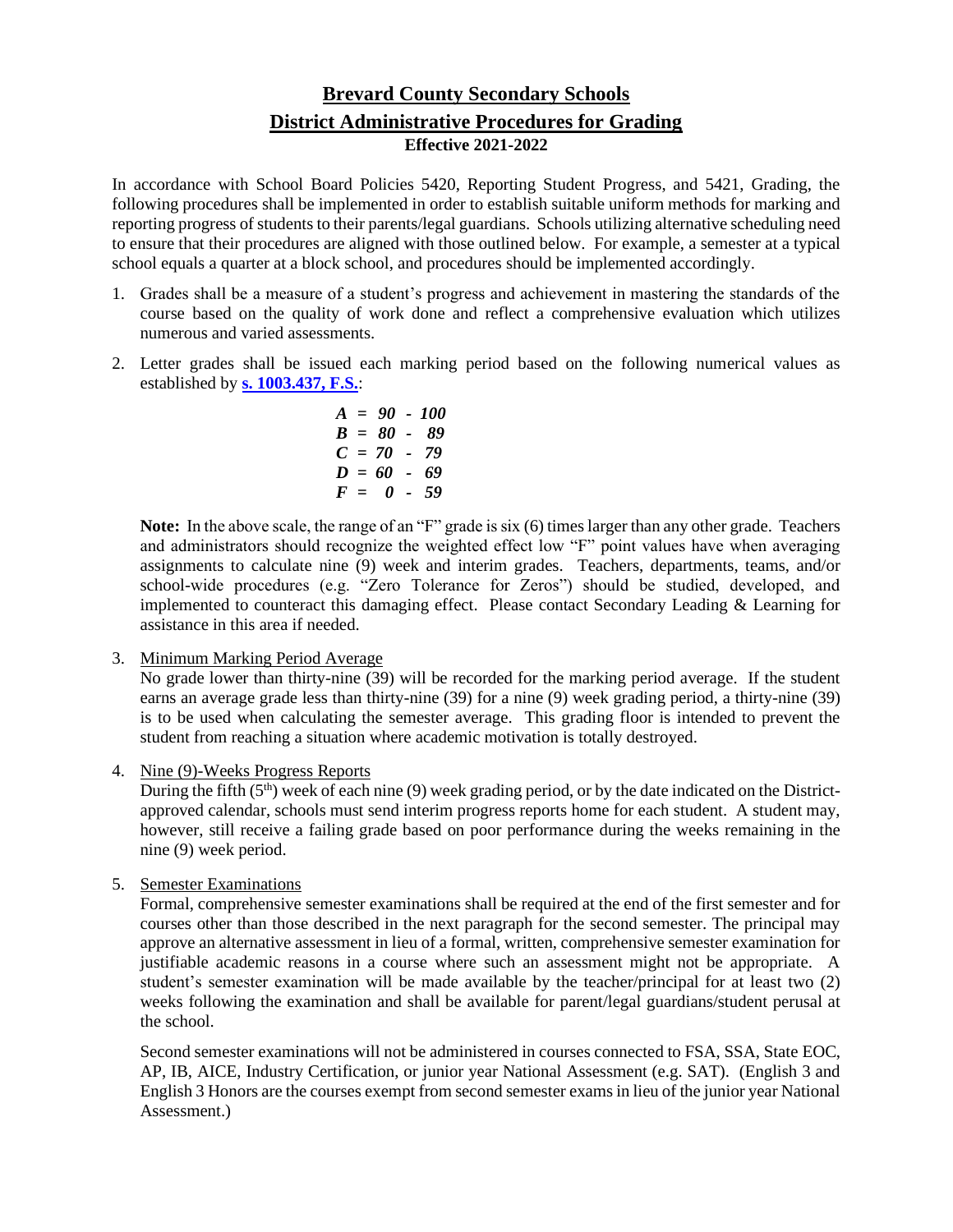However, teachers are to utilize the time after those assessments are administered until the last day of school (including shortened exam days) to further teach and assess performance standards of the course and include their on-going class assessments within the 4th grading period average. The second semester average for these courses is determined by averaging the  $3<sup>rd</sup>$  and  $4<sup>th</sup>$  nine (9) week grading periods.

English 4, English 4 Honors, and English 4: Florida College Prep classes will administer the Brevard Public Schools Final Examination (BPSFE) as the second semester examination. Teachers of these courses will set the scores to determine grades students earn from this examination.

6. Calculation of the Semester Average when including a semester (final) examination

The average for each of the two (2) nine (9) week grading periods is weighted 40% and semester examination is weighted 20%. (i.e. 40/40/20) In performing the semester average calculations, teachers may utilize the numerical value of each grading period and the semester examination or they may use the letter grade with the following values assigned:

> $A = 4$  points  $B = 3$  points  $C = 2$  points  $D = 1$  point  $F = 0$  points

If the numerical value for each marking period is used in calculating the semester average, no grade below a thirty-nine (39) shall be used as the nine (9) week average. The semester examination grade will be included at its earned value. Grade averaging procedures must be consistent in a given school as approved by the principal.

If letter grades are used to calculate the semester average, the average shall be at least 0.50 in order to receive a passing grade or credit, unless a passing grade is justified by a numerical average. Rounding up shall be used in mathematical calculations in accordance with the following conversion chart:

> $3.50 - 4.00 = A$  $2.50 - 3.49 = B$  $1.50 - 2.49 = C$  $0.50 - 1.49 = D$  $0.00 - 0.49 = F$

If a student's performance on the semester (final) examination is higher than their performance throughout the semester, the teacher may issue the student one (1) letter grade higher for the semester average than the mathematical calculations would typically provide. Such a decision should be made on actual academic performance considerations.

7. Calculation of the Year-Long Average for Middle School Courses

The year-long average for middle school courses that do not administer a State End-Of-Course (EOC) assessment is calculated by averaging the first semester grade with the second semester grade. In performing this calculation, teachers may utilize the numerical value of each semester or they may use the letter grade with the following values assigned:

> $A = 4$  points  $B = 3$  points  $C = 2$  points  $D = 1$  point  $F = 0$  points

If the numerical value for each semester is used in calculating the year-long average, no grade below a 39 shall be used as the semester average. Grade averaging procedures must be consistent in a given school as approved by the principal.